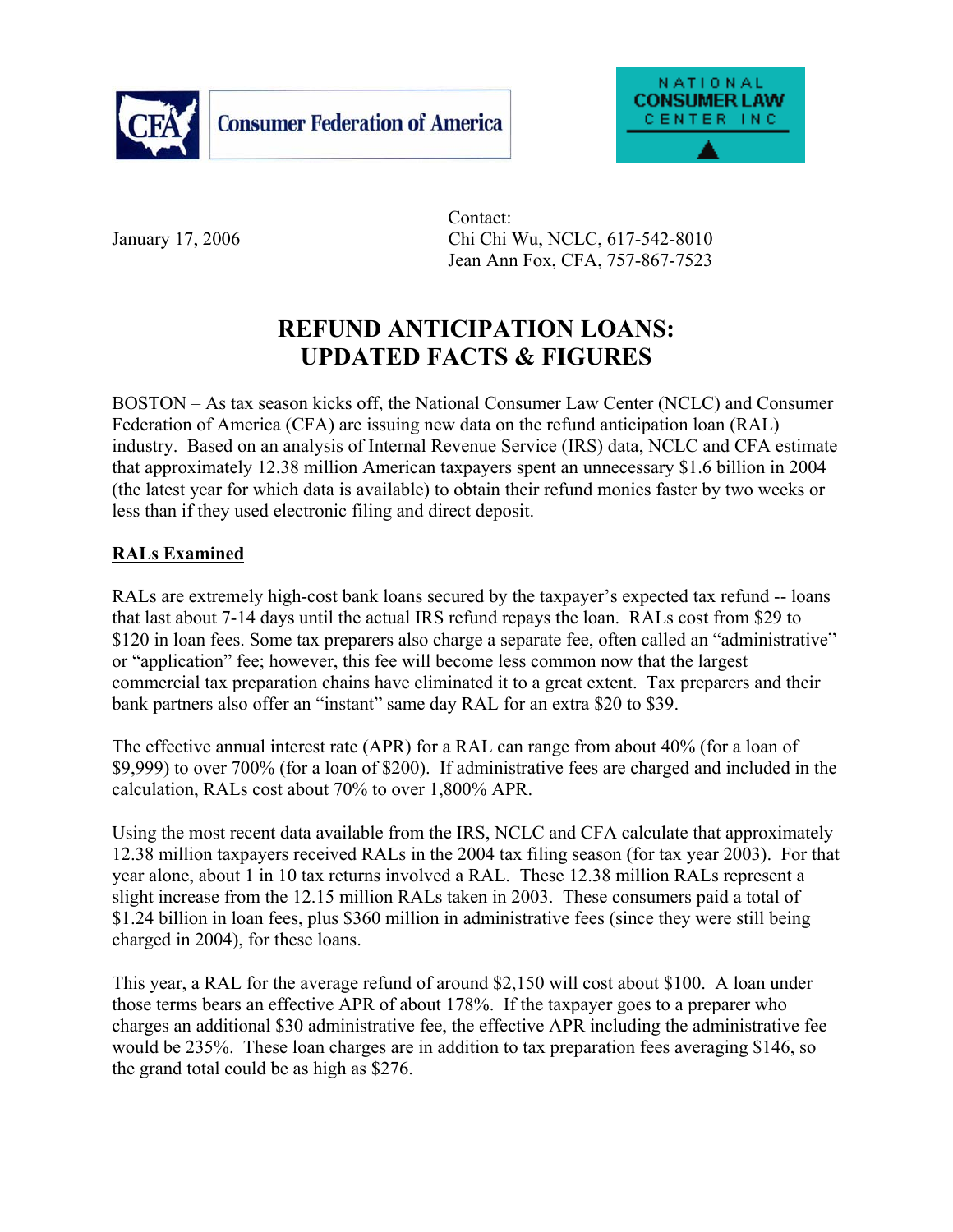#### **RALs Target Working Families**

RALs particularly target low-income working families claiming the Earned Income Tax Credit (EITC), draining hundreds of millions of dollars from EITC anti-poverty benefits. Over 56% of all RAL borrowers are EITC recipients according to IRS data, despite the fact that EITC recipients only make up 17% of taxpayers. One out of every three EITC recipients gets a RAL.

Based on IRS data for 2004, NCLC and CFA estimate that 7 million working poor families spent over \$900 million in RAL fees in order to get their tax refund monies less than two weeks sooner than they otherwise could. These families paid about \$700 million in RAL loan fees and \$204 million in administrative fees. In terms of others fees, these families also paid \$1 billion in tax preparation fees, and about 45% of them spent approximately \$205 million to cash their RAL checks with check cashers.

| <b>Type of Fee</b>          | <b>Cost to Taxpayer</b> | <b>Drain on EITC Program</b> |
|-----------------------------|-------------------------|------------------------------|
| RAL loan fee (inc. dummy    | \$100                   | \$700 million                |
| account fee)                |                         |                              |
| Application/Admin. Fee (for | \$32                    | \$204 million                |
| $91\%$                      |                         |                              |
| <b>Total</b>                | \$132                   | \$904 million                |
| Tax preparation fee         | \$146                   | \$1 billion                  |
| Check cashing fee (for 45%  | \$65                    | \$205 million                |
| of EITC recipients)         |                         |                              |
| Total with tax preparation  | \$343                   | \$2.1 billion                |
| and check cashing           |                         |                              |

#### **Data on RAL Users**

A telephone polling survey commissioned by the Consumer Federation of America provides new information about RAL users. The national survey found that RAL users are vulnerable to quick cash loan offers. RAL users are more likely than non-RAL users to be less well educated, work in service or semi-skilled/unskilled jobs, rent instead of own their homes, be female and African American. RAL users are also heavier users than non-RAL users of other high cost fringe financial services, such as rent-to-own, payday loans and pawnshop loans. These consumers are more likely to be unbanked than non-RAL users and those who do have bank accounts are more likely to have overdrawn in the past year.

The survey was conducted by Opinion Research Corporation in early November 2005 and interviewed 2,038 representative adult Americans. The margin of error for the sample is plus or minus two percentage points.

#### **Free File**

A significant development in 2005 occurred when the IRS renewed its agreement with the Free File Alliance to provide for free Web-based electronic filing for taxpayers who make less than \$50,000 annually. Unfortunately, this new agreement does not ban Free File commercial preparers from marketing RALs to taxpayers. Since taxpayers reach Free File preparers by going through www.irs.gov, the IRS agreement continues to permit the appearance of an implicit government endorsement of the marketing of RALs and other ancillary products, such as audit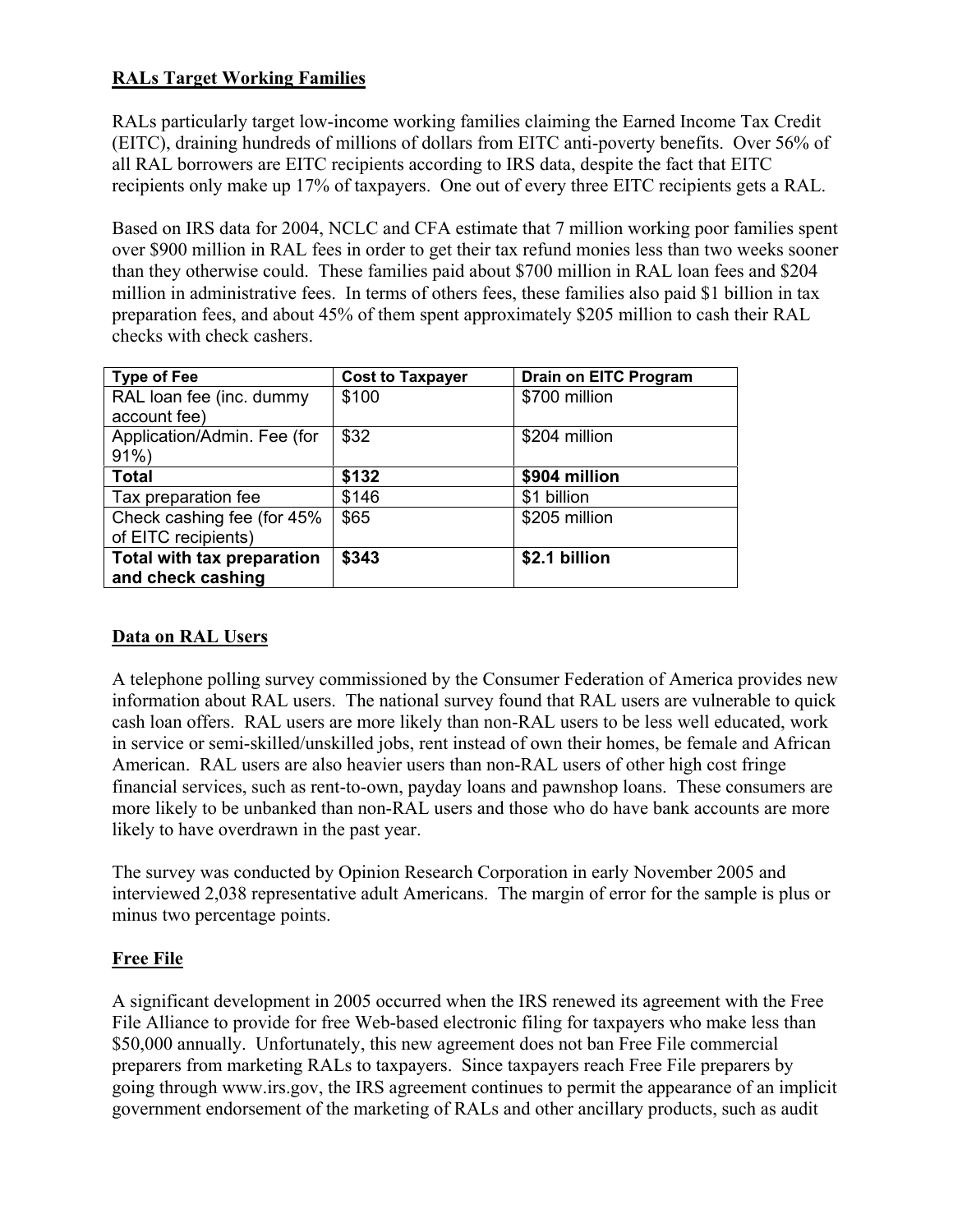"insurance" or preparing state tax returns. This new agreement also will not benefit the millions of lower income consumers who are on the other side of the "digital divide" without computer and Internet access at home.

#### **Advice to Consumers**

Taxpayers can save themselves expensive fees by saying "no" to RALs. If they want quick refunds, they can get them in two weeks or less by filing their tax returns electronically and having refunds directly deposited into their own bank accounts. That's a FREE quick refund.

In addition to their high costs, RALs can be a risky proposition. A RAL must be repaid even if the taxpayer's refund is denied, is smaller than expected, or frozen (something that the National Taxpayer Advocate has noted happens to hundreds of thousands of taxpayers, particularly EITC recipients). If the taxpayer cannot pay back the RAL, the lender may send the account to a debt collector. The unpaid RAL will also show up as a black mark on the taxpayer's credit record. If the taxpayer applies for a RAL or other refund financial product from a commercial preparer next year, she may find that her next year's refund gets grabbed to repay this year's unpaid RAL debt.

More advice for consumers on better alternatives to RALs is available in the NCLC brochure "Don't Pay to Borrow Your Own Money," attached and also on-line at www.consumerlaw.org/action\_agenda/refund\_anticipation/content/RALBrochure.pdf.

#### **Upcoming Report**

NCLC and CFA will be publishing their annual comprehensive report on the RAL industry, regulation, and litigation later this month. The report will be available on NCLC's website at www.consumerlaw.org or on CFA's website at www.consumerfed.org

#### # # #

NCLC is a non-profit organization specializing in consumer issues on behalf of low-income people. NCLC works with thousands of legal services, government and private attorneys, as well as organizations, who represent lowincome and elderly individuals on consumer issues.

CFA is a nonprofit association of some 300 pro-consumer groups, with a combined membership of 50 million people. CFA was founded in 1968 to advance consumers' interests through advocacy and education.

This fact sheet was authored by Chi Chi Wu, NCLC Staff Attorney, and Jean Ann Fox, Director of Consumer Protection for CFA.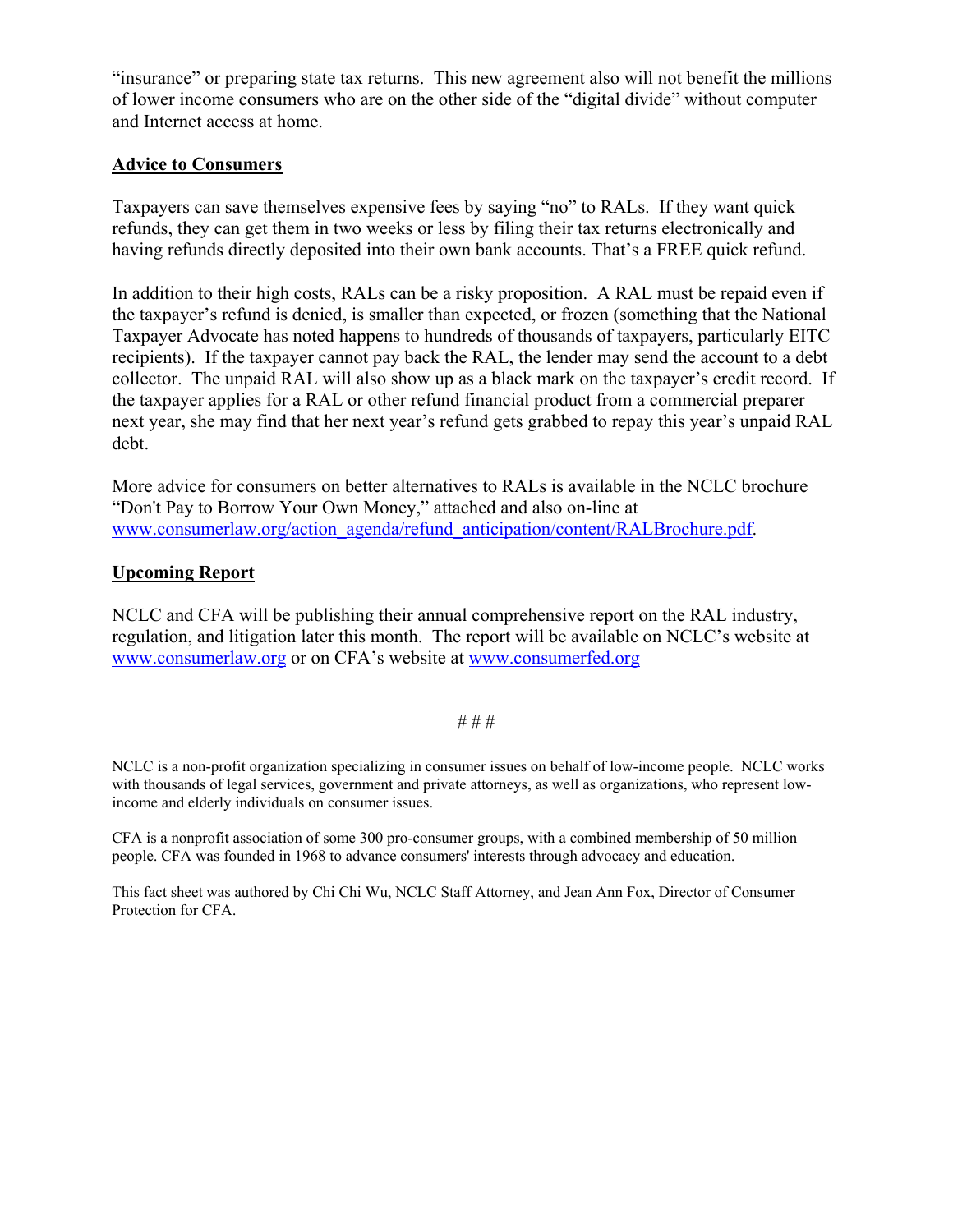#### Ways to Save At Tax Time

Here are ways to take a pass on that RAL – most folks don't need one — and save money at tax time:

- **E-File with Direct Deposit.** File your tax return electronically (E-file) to speed up your refund. Tell the IRS to deposit the refund directly into your bank account – you provide your account number right on your tax return. You can get a refund in about 10 days this way - without paying one cent extra for a loan. Some of the free tax preparation programs (called "VITA" sites) can file taxes electronically. If you have internet access, you may be able to get free tax preparation and electronic filing at "www.icanefile.org".
- Get a bank account. If you don't have a bank account, open one up to take advantage of direct deposit. You can use a savings account to receive your tax refund, and maybe save some of it for a down payment on a house or a car, or to build a nest egg.
- Wait just a bit longer. Do you really have to get cash from your tax refund today? Can you wait a few weeks to save almost \$100? If you have an urgent bill to pay, ask for more time until the tax refund check comes from the IRS. Don't take on a new expensive debt to pay an old bill.
- Avoid check cashers. Check cashers charge an extra fee to cash RAL and tax refund checks. Some check cashers charge up to 7% to cash a RAL check – the average is about 3%. So if you receive a \$2,000 refund, it would cost you an av-

erage of \$60 to cash the RAL check — on top of the RAL and tax preparation fees. A smarter move is to use a bank account.

#### Save \$ and Avoid RALs – Use a VITA Site

A great way to save money at tax time is to go to a Volunteer Income Tax Assistance (VITA) site. VITA sites provide free tax preparation to low- and moderate-income taxpayers. VITA sites are sponsored by the IRS and can be found in libraries, community centers, and other locations during tax time.

For the nearest VITA site, call the IRS general help line at 1-800-TAX-1040 or go to www.tax-coalition.org.

The following is a VITA site serving your community:

77 Summer Street • 10<sup>th</sup> Floor Boston, MA 02110 (617) 542-8010 Fax: (617) 542-8028 www.consumerlaw.org



Don't Pay to Borrow Your Own Money

> Tax Refund Anticipation Loans The Risks and Costs of

NATIONAL **CONSUMER LAW** CENTER INC